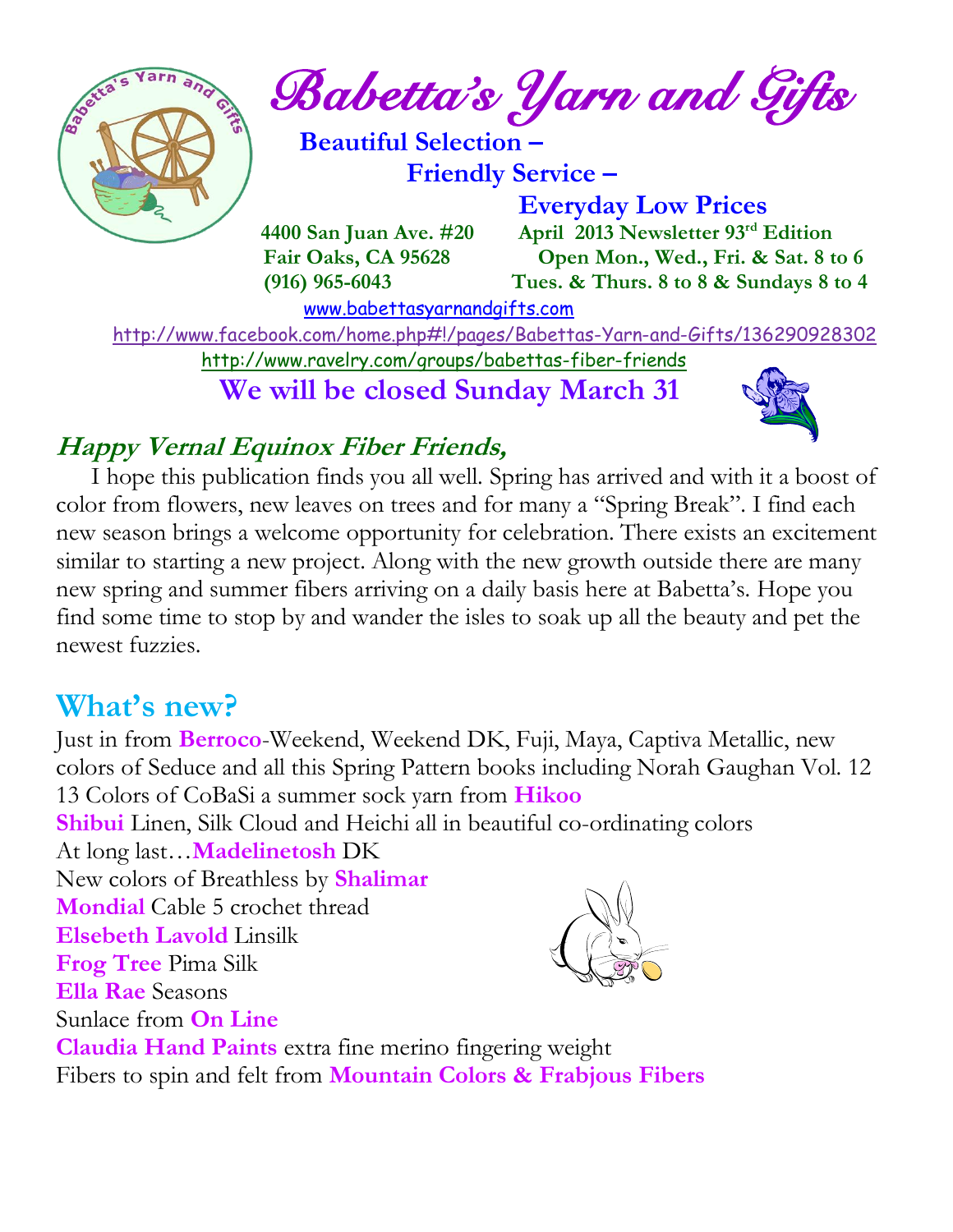Spring Cleaning Sale March 29 & 30!

 We've been receiving lots of new fibers and that means we have to say good bye to some old friends.

 Check out our room full of savings with discounted yarns up to 75% off. Yarns of all types and gauges will be available as well as some kits.

Sales are final on discounted items.

# Upcoming Knit-a-longs - Dates to be announced



Circular Stranded Surprise Jacket



Classic Elite Sunburst Shawl

# **Classes for April at Babetta's**

 *In our project classes you can learn to knit anything from scarves to socks to felted purses to lace shawls to hats to sweaters. Pick your project and join in the fun. Our knitters inspire each other to try*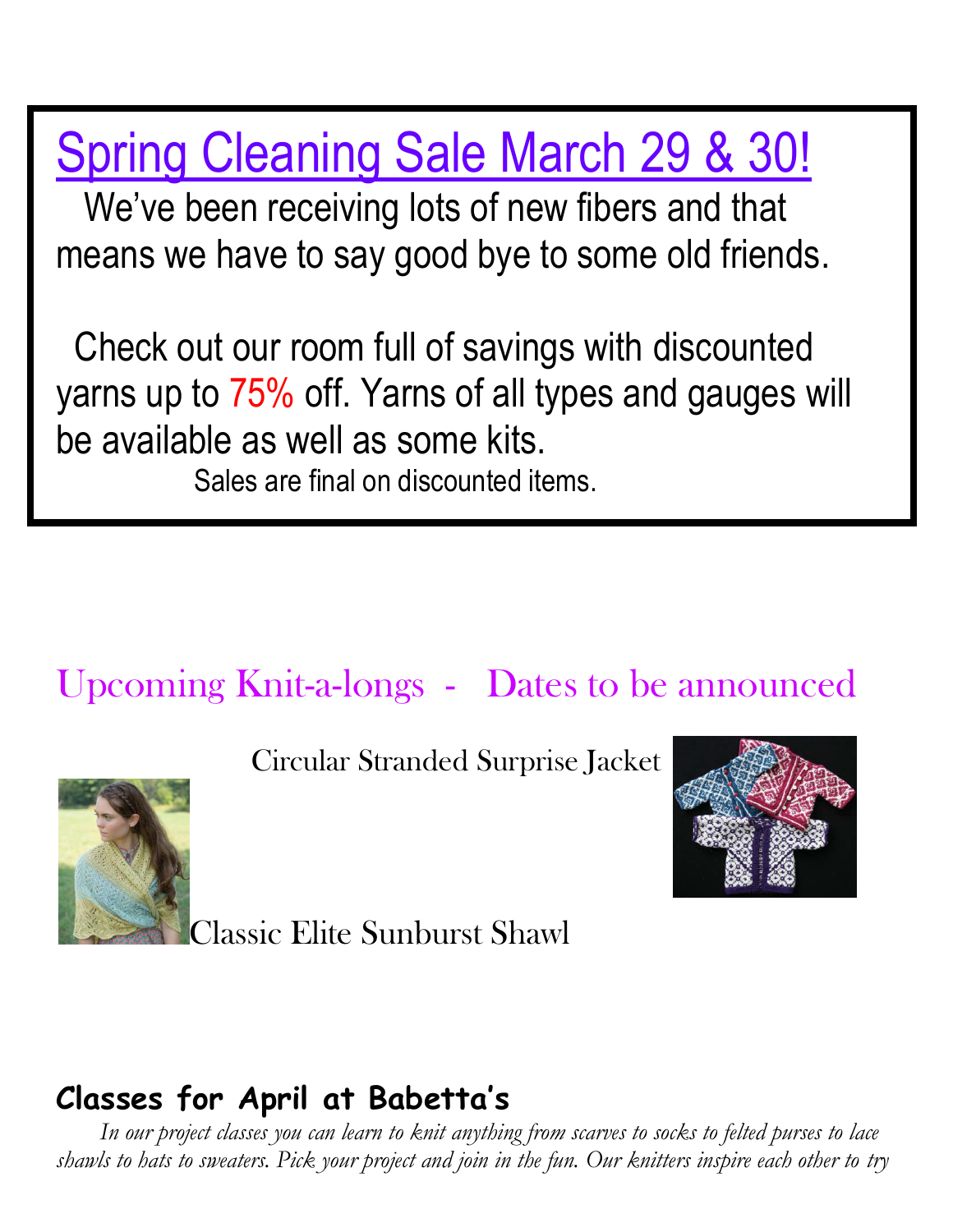*new things by sharing ideas and showing off their latest creation. Sign up for one of our classes and you will receive a coupon for 10% off.*

 **Pre-registration is required as class sizes are limited. Please choose your dates carefully. Because of scheduling conflicts and complications, make-up classes will only be allowed under special circumstances and individual consideration.**

*Our project class knitting teacher Maya Gardner has been teaching at Babetta's for 7 years and can help you make your fiber dreams come true in a fun and patient atmosphere.*

### **Tuesdays April 9, 16 & 23**

Knitting Project 10am – 11:30am fee \$40 Knitting Project 6pm – 7:30pm fee \$40

#### **Wednesdays April 10, 17 & 24**

Knitting Project  $1pm - 2:30pm$  fee \$40 Knitting Project 3:30pm- 5pm fee \$40

#### **Thursday April 11, 18 & 25**

Knitting Project 6pm – 7:30pm fee \$40 Knitting Project 10am – 11:30am fee \$40

#### **Saturdays April 13, 20 & 27**

Knitting Project 4pm – 5:30pm fee \$40.

#### Knitting or Crochet \$20 an hour Group Knitting or Crochet Private lessons

**Private Lessons** 

\$15 an hour per person. Spinning or weaving \$25 an hour Group rates are \$20 an hour per person. 50% deposit required when scheduling. Cancellations with less than 24 hour notice will forfeit deposit with exceptions for emergencies. Other cancellations can be transferred to rescheduled lessons or store credit.

### **Charity Knitting Group**

 How would you like to do some charity knitting/crocheting with a lovely group of people? **"The Purls of Fair Oaks"** meets the second Thursday of every month from 10am to noon here at **Babetta's.** This wonderful group of knitters makes newborn and preemie hats for local hospitals as well as other local charity groups. If you'd like to come join the group there's always room for more. This month's date is April 11. If you'd like to drop off any knitted or crocheted donation items you can do that at any time and I will pass them on.

## BABETTA'S ONGOING FOOD DRIVE

 Help fight hunger in our own backyard and bring an item of non-perishable food next time you're at Babetta's. You will be entered to win a \$25 gift certificate. Drawing held at the end of EACH MONTH.

# **Free Pattern for April Malipulli Moebius Cowl**

Materials: 1 skein Araucania Malipulli (30%cotton/25% bamboo/30% linen/10% silk),